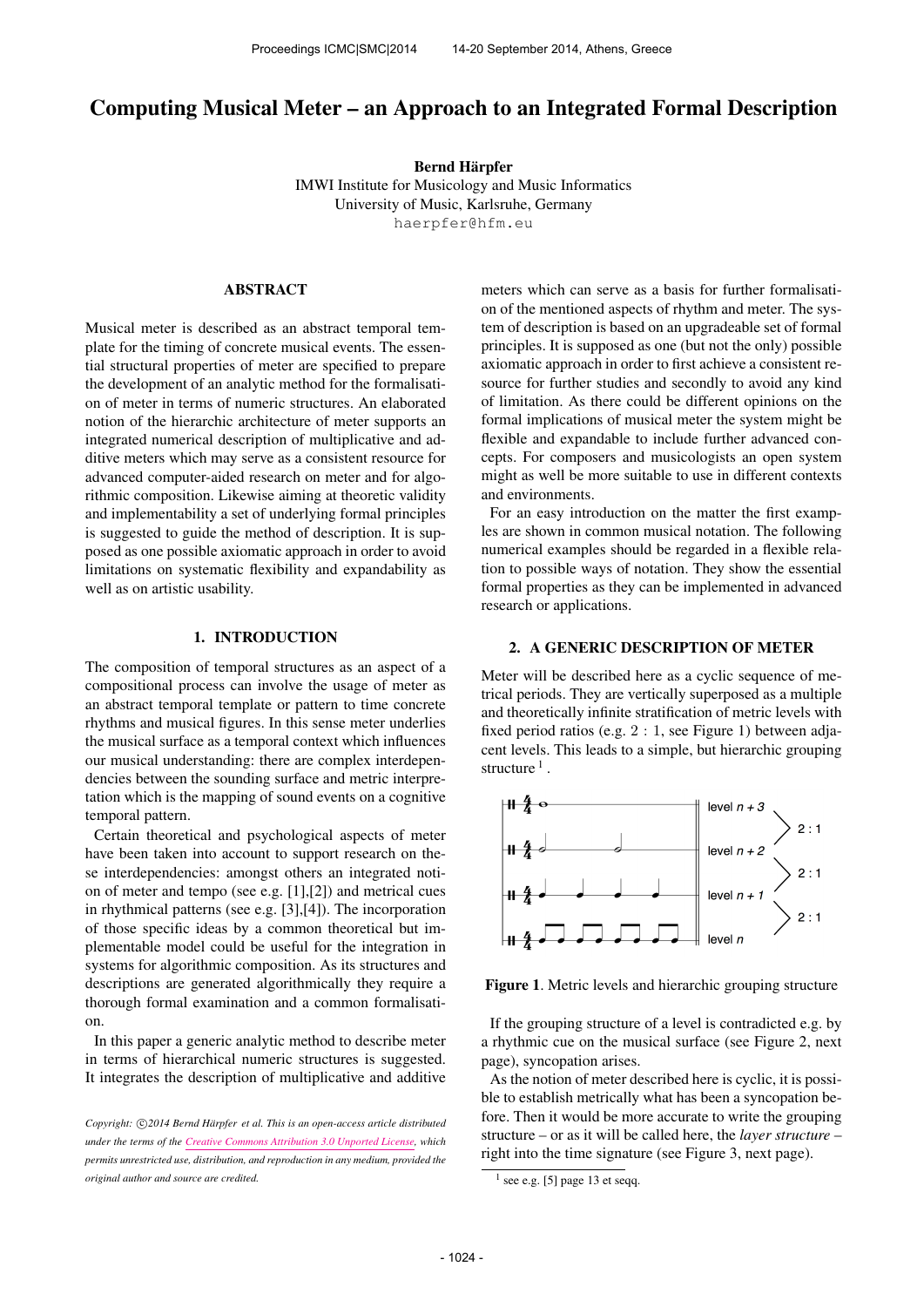

Figure 2. Rhythmic contradiction of metric grouping



Figure 3. Layer structure and time signature

A *layer* will be defined as a non-isochronous stratum in a metric hierarchy. The durations of its metric periods are regularly changing. In the case of Figure 3 it is the first (and only) layer on level  $n$ . It can also correspond to a perceived beat if the tempo of this layer is moderate. As a consequence we now have an eight-to-one-relation between two adjacent levels. In this terminology the ratio of two levels is always fixed but there is no fixed ratio between a level and a layer. Due to its additive structure the resulting meter cannot be mirrored in time without changing it. The metric hierarchy of additive meters generally has a sandwich-like structure with alternating isochronous and non-isochronous strata (respectively levels and layers).

As a numerical formalisation *1 0 0 1 0 0 1 0* is suggested for the layer structure in Figure 3. There is one layer between the two adjacent levels. The level itself can be regarded as a zero-layer.

## 2.1 Assumtion: metrical groupings contain two or three elements

The assumtion that metrical groupings contain two or three elements is supported by the following experience: as soon as there are four beats or pulses<sup>2</sup> they tend to group into two groups of two, or a group with five elements tends to fall apart into two and three or vice versa  $3$ . This is also related to the phenomenon called *subjective grouping* or *subjective rhythmisation* which is already well researched in music psychology <sup>4</sup> . If the resulting groups have equal

sizes like a subdivided group of four elements the grouping and the resulting meter will be called *multiplicative* (2 x 2). Cases like a subdivided group of five elements where the resulting groups have different sizes will be called *additive*  $(e.g. 2 + 3 or 3 + 2).$ 

The more or less complex alternation of stronger and weaker metrical periods as a result of a metric hierarchy is a common property of meter. Nevertheless there may be musical meters refusing this dynamics and may contradict the assumption like a five-period-meter with a cycle of a strong period and four equal weak periods. This should be kept in mind but they will not be discussed in this paper.

### 2.2 Multiplicative meters

The possibilities of pure multiplicative meters up to 24 periods per full metric cycle are listed in Table 1. The numeric notation shows the relations of period durations of adjacent levels. For example the only possible meter with four pulses has three levels with two periods of level 0 (the pulse-level) combined in level 1 and two periods of level 1 combined in level 2. It has to be made clear in which order the multiplicators relate to the indices of the levels. Here the order is from lower/faster levels to higher/slower levels. Hence, in the first example of the two six-periodmeters level 1 contains three periods of level 0 and level 2 combines two periods of level 1.

| periods        | multiplicative<br>meters                                | time signature<br>example                                                                                                                                                 |
|----------------|---------------------------------------------------------|---------------------------------------------------------------------------------------------------------------------------------------------------------------------------|
| $\overline{4}$ | $2 \times 2$                                            | $rac{2}{4}$ ( $rac{1}{8}$ pulse)                                                                                                                                          |
| 6              | 3x2<br>$2 \times 3$                                     | $\frac{6}{8}$ ( $\frac{1}{8}$ pulse)<br>$\frac{3}{4}$ ( $\frac{1}{8}$ pulse)                                                                                              |
| 8              | 2x2x2                                                   | $rac{4}{4}$ ( $rac{1}{8}$ pulse)                                                                                                                                          |
| 9              | $3 \times 3$                                            | $\frac{9}{8}$ ( $\frac{1}{8}$ pulse)                                                                                                                                      |
| 12             | 3x2x2<br>$2 \times 3 \times 2$<br>$2 \times 2 \times 3$ | $\frac{\frac{12}{8}(\frac{1}{8} \text{ pulse})}{\frac{6}{4}(\frac{1}{16} \text{ pulse})}$                                                                                 |
| 16             | 2x2x2x2                                                 | $\frac{4}{4}$ ( $\frac{1}{16}$ pulse)                                                                                                                                     |
| 18             | $3 \times 3 \times 2$<br>3x2x3<br>$2 \times 3 \times 3$ | $rac{6}{\frac{4}{2}}$ ( $rac{1}{8}$ triplet pulse)<br>$rac{3}{2}$ ( $rac{1}{8}$ triplet pulse)<br>$rac{9}{4}$ ( $rac{1}{8}$ pulse)                                        |
| 24             | 3 x 2 x 2 x 2<br>2 x 3 x 2 x 2<br>2x2x3x2<br>2x2x2x3    | $\frac{4}{4}$ ( $\frac{1}{16}$ triplet pulse)<br>$\frac{12}{8}$ ( $\frac{1}{16}$ pulse)<br>$\frac{4}{4}$ ( $\frac{1}{16}$ pulse)<br>$\frac{3}{2}$ ( $\frac{1}{16}$ pulse) |

Table 1. Multiplicative meters up to 24 periods per metric cycle

The examples of time signatures just give a hint to relate

 $2$  In this paper a pulse is defined as the shortest or fastest metric period. The pulse-level is defined as the fastest or lowest level in a metric hierarchy (level 0) and is always isochronous. A beat can be subdivided into faster or shorter metric periods. The beat-level or beat-layer is the most salient metric level or layer and could be isochronous or non-isochronous.

 $3$  This is similar to simple versus compound subdivision, but not the same because the different subdivisions form groups of the same size  $(\frac{2}{2})$ vs.  $\frac{3}{3}$ ) while five elements divide into two groups of different sizes ( $\frac{2}{1}$  vs.  $\frac{3}{1}$ 

<sup>4</sup> see e.g. [2] page 418 et seqq.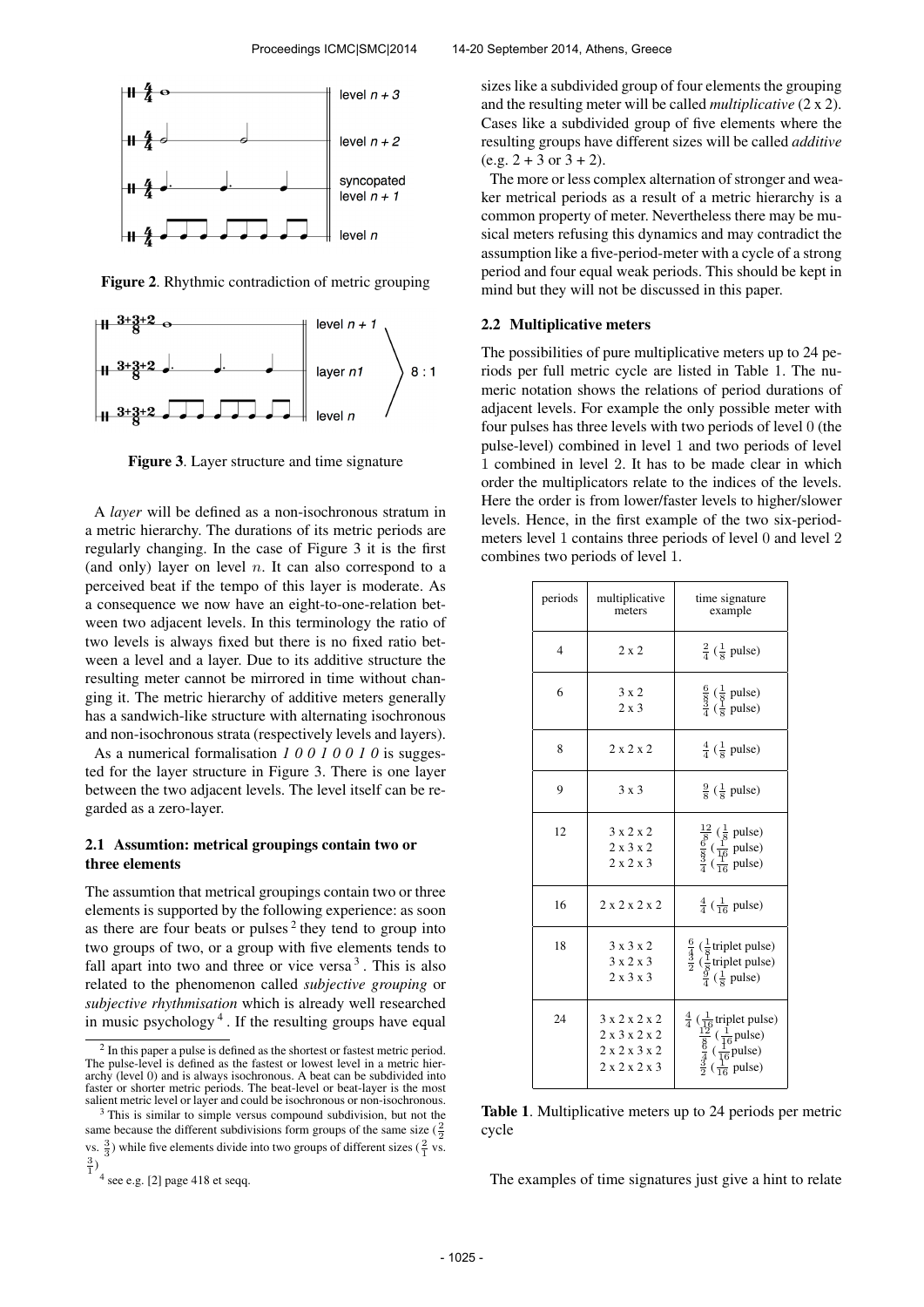a certain meter to a possible musical notation. Taking other musical context into account there could be different solutions. A meter with only four pulses in a full cycle could also be notated in  $\frac{2}{8}$  time signature and the pulse duration would then be  $\frac{1}{16}$ .

## 2.3 Additive meters – an exploration of possible layer structures

The number of periods in a layer structure is always corresponding to the ratio between two adjacent metric levels. In Table 2 all possible additive groupings, their permutations and the resulting layer structures are listed for  $n < 10$ periods fitting in one *superlevel* <sup>5</sup> period.

| periods | possible additive<br>groupings by the<br>first layer | possible layer<br>structures                     |
|---------|------------------------------------------------------|--------------------------------------------------|
| 5       | 23<br>32                                             | 10100<br>10010                                   |
| 7       | 223<br>232<br>322                                    | 1010100<br>1010010<br>1001010                    |
| 8       | 233<br>323<br>332                                    | 10100100<br>10010100<br>10010010                 |
| 9       | 2223<br>2232<br>2322<br>3222                         | 201020100<br>201020010<br>201002010<br>200102010 |

| 'able |  |
|-------|--|
|-------|--|

Five is the smallest number of metric periods to divide into additive groups of two or three. Six periods are omitted because the possible groupings are (like with four periods) all multiplicative. A level with nine periods per superlevel period is the first case with more than one layer: according to the assumption the groups formed by the first layer become elements of a second order grouping which can be regarded as a second layer. This layer can contain metrical groupings with more complex ratios: in the case of nine periods per superlevel period 4 : 5 and 5 : 4 ratios will occur among period durations of the second layer:

| $2223$ | $2232$ | $2322$ | $3222$ | layer 1 |  |
|--------|--------|--------|--------|---------|--|
|        |        |        |        |         |  |
| 4 5    | 4 5    | 5 4    | 5 4    | layer 2 |  |

In additive groupings of ten periods yet another interference is introduced. There are cases of second order groups containing additive first order groupings but having equal sizes:

| 2323    | 2332     | layer 1  |
|---------|----------|----------|
|         |          |          |
| -5<br>5 | -5<br>5. | a level? |

<sup>&</sup>lt;sup>5</sup> the level  $n + 1$  will be called the *superlevel* of level n

According to the definitions these groups are not formed by a layer. Elements with the same size or duration form an isochronous stratum which has to be distinguished from a layer shaping non-isochronous groups by definition.

Nevertheless this leads to two different types of symmetry. The grouping  $2 + 3 + 2 + 3$  holds a translational symmetry between the second order groups while in the case of  $2 + 3 + 3 + 2$  these groups mirror each other. The former can be broken down to two periods of a level each with five periods and a layer structure *1 0 1 0 0*, hence it is not a case of a valid layer structure with ten periods. If we assume the same for the latter, the layer structure would change from the first to the second period of the five-period-level (from *1 0 1 0 0* to *1 0 0 1 0*).

In terms of musical notation this could be a change of time signature e.g. from  $\frac{2+3}{8}$  to  $\frac{3+2}{8}$ . As soon as this metrical structure would be repeated a couple of times it would make more sense to combine the structure into one time signature  $\frac{2+3}{8} + \frac{3+2}{8}$  than to notate an alternating time signature every bar or measure. This would better reflect the structure of the full metrical cycle. The five-period-level would then be the half-measure level.

Generally a *measure* in this context can be defined as a period of a level  $n$  containing a metric structure with at least one lower level which is exactly repeated in the next period of level  $n$ . In other words metrical groupings within different periods of a measure are always translational symmetric to each other. The mentioned half-measure level can be regarded as a case of an *intermediate level* whose successive periods contain different, alternating metric structures. Additive meters with mirror symmetries within a measure period like in Figure 7 b) are of certain speciality as they have a property in common with multiplicative meters: they do not change when they are mirrored in time i.e. played backwards. They are not the only cases where intermediate levels occur, as we will see later.

| periods                                                 | 10                           |
|---------------------------------------------------------|------------------------------|
| possible additive groupings<br>by the first layer       | 2233<br>2332<br>3223<br>3322 |
| possible layer structures                               | 2010200100<br>2001002010     |
| possible layer structures<br>with an intermediate level | 2010020010<br>2001020100     |

Table 3.

With ten periods per superlevel period both of the two possible structures with an intermediate level contain mirror symmetries (Table 3). In terms of their inherent metrical structure the periods of the intermediate levels are alternating mirrors of each other.

From eleven periods upwards alternative second order groupings lead to a steeper exponential growth of the number of possible layer structures. With eleven periods the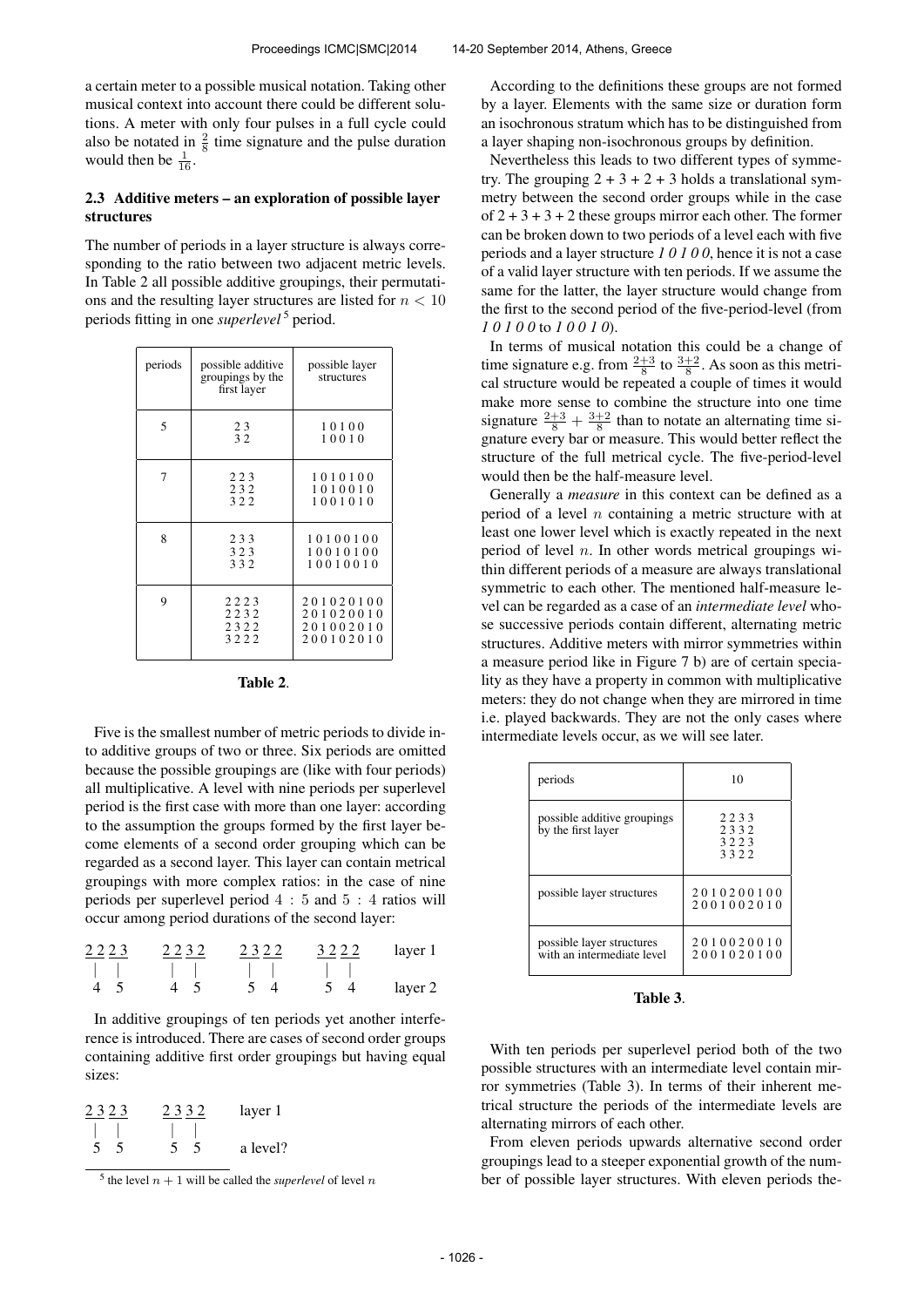re are nine alternative additive groupings by the first layer but already 14 possible layer structures with second order groupings upon the first layer (Table 4). Layer structures with intermediate levels are not possible because eleven is a prime number.

| periods                                           | 11                                                                                                                                                                                                             |
|---------------------------------------------------|----------------------------------------------------------------------------------------------------------------------------------------------------------------------------------------------------------------|
| possible additive groupings<br>by the first layer | 22223<br>22232<br>22322<br>23222<br>32222<br>2333<br>3233<br>3323<br>3332                                                                                                                                      |
| possible layer structures                         | 20102010100<br>20101020100<br>20102010010<br>20101020010<br>20102001010<br>20101002010<br>20100201010<br>20100102010<br>20010201010<br>20010102010<br>20100200100<br>20010200100<br>20010020100<br>20010020010 |

| ı<br>an |  |
|---------|--|
|---------|--|

The possible additive substructures of a level with twelve periods show two different examples of intermediate levels. In these cases there are no mirror symmetries but characteristic changes of the period durations of the first layer (Table 5). The number of first-layer-periods alternates in both cases between two and three every period of the intermediate level. The resultung meters could be notated as  $\frac{3}{4} + \frac{6}{8}$  and  $\frac{6}{8} + \frac{3}{4}$ .

| periods                                                 | 12                                                                                                                                                                                                                                                                                                                                              |
|---------------------------------------------------------|-------------------------------------------------------------------------------------------------------------------------------------------------------------------------------------------------------------------------------------------------------------------------------------------------------------------------------------------------|
| possible layer structures                               | 201020100100<br>201020010100<br>1<br>010020100<br>020010010<br>2.0<br>010020010<br>01<br>002010100<br>001020100<br>002010010<br>$\mathbf{1}$<br>001020010<br>20<br>002001010<br>0.1<br>001002010<br>-1<br>102010100<br>2.00<br>01020100<br>-1<br>00<br>02010010<br>-1<br>00<br>200<br>101020010<br>200102001010<br>200101002010<br>200100102010 |
| possible layer structures<br>with an intermediate level | 201010200100<br>200100201010                                                                                                                                                                                                                                                                                                                    |

Table 5.

Generally intermediate levels divide and shape oscillating metric substructures which are combined in a period of a superlevel. A look e.g. at the six possible layer structures of a 15-period-meter containing an intermediate level in Table 6 reveals oscillations between the two different five-periodstructures (see Table 2). There are always three periods of an intermediate level containing the possible combinations with three elements of two types.

| periods | possible layer structures<br>with an intermediate level                                                        | combinations of<br>the two possible<br>five-period layer<br>structures |
|---------|----------------------------------------------------------------------------------------------------------------|------------------------------------------------------------------------|
| 15      | 201002010020010<br>201002001020100<br>201002001020010<br>200102010020100<br>200102010020010<br>200102001020100 | a a b<br>a b a<br>a b b<br>haa<br>h a h<br>h h a                       |

## Table 6.

To illustrate the combinatory explosion of possibilities with a growing number of periods, the numbers of alternative layer structures in the area between 13 and 24 periods per superlevel are listed in Table 7 (see next page). All metric cycles with a non-prime number of periods in this range contain layer structures with intermediate levels. Their numbers and correspondent examples are shown in brackets. They form a subset of all possible layer structures the numbers of which are listed first. The rightmost column gives information about possible depths of metric stratification in these additive structures. There could be second and third order groupings according to the assumption in 2.1.

Additive meters with a correspondent quantity of periods in a full metric cycle are rare and may be found only among indian talas or in certain bulgarian meters [6]. However, a combinatoric exploration can be regarded as a prerequisite for subsequent filtering: an algorithmic selection process according to a certain compositional aesthetics.

#### 2.4 Hybrid meters

Meters made up from combined multiplicative and additive structures are suggested to be called *hybrid meters*. The possible examples of these kind of meters with cycles containing up to 24 periods are listed in Table 8 (see next page). The second column shows the multiplicative metric structures. As in Table 1 the numeric notation specifies the relations of period durations of adjacent levels. The additive components can be specified with the possible layer structures of certain levels. For example, the four possible hybrid meters with ten periods can be described as follows. In the first two variants level 0 contains five pulses which can be grouped in two possible ways (see structural variants in the third column, see also Table 2). As a result there is one layer between level 0 and level 1. In the two other variants level 2 combines five periods of level 1. The two possible ways of grouping constitute a layer between level 1 and level 2.